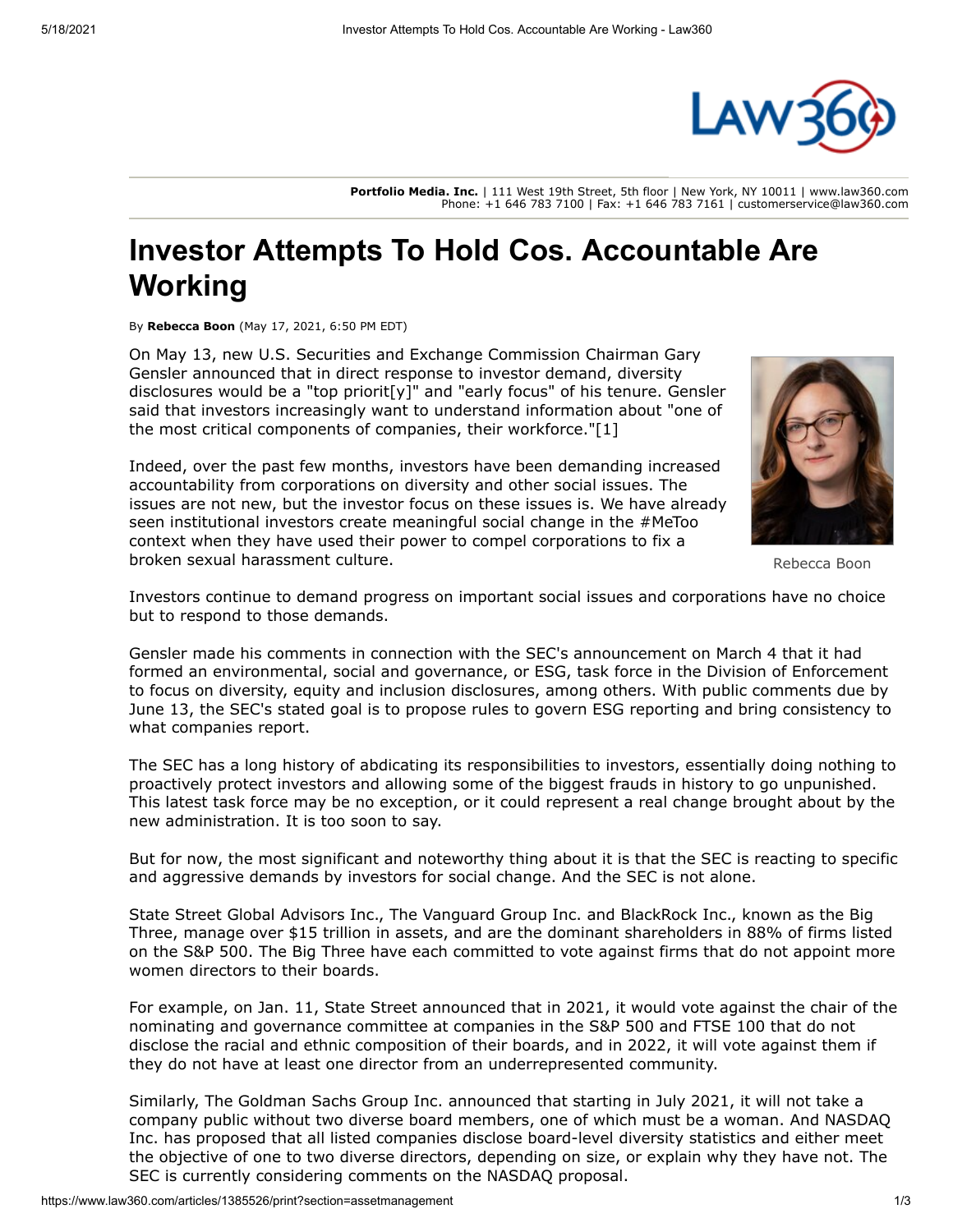Are these initiatives enough? Of course not. But investor pressure works. A recent study from [Northwestern University](https://www.law360.com/companies/northwestern-university)'s Kellogg School of Management found that for every additional 8% of a company's stock owned by the Big Three, the number of new women board members increased by 76%.[2]

Critically, the same study found that in response to investor pressure, women on boards get power positions on audit and nominating committees at even higher numbers than companies that were complying with mandatory quotas like California's.

Investors have also taken direct action by filing derivative lawsuits challenging the lack of diversity on boards, and or alleging toxic workplace cultures of discrimination and retaliation against female executives, and racial and gender bias.

Most recently, investors filed a derivative case against the board of directors and certain officers of [Pinterest Inc](https://www.law360.com/companies/pinterest-inc)., alleging race and sex-based discrimination and retaliation in Key West Police Officers' & Firefighters' Retirement Plan v. Silbermann.

The Pinterest complaint, filed March 29 in the [Delaware Chancery Court,](https://www.law360.com/agencies/delaware-court-of-chancery) alleges:

There is no place in today's corporate America for race- and sex-based discrimination and retaliation. But if you are a member of the board of directors of an internet application company that derives the vast majority of its revenues through female users, … the very notion of tolerating gender and racial bias by senior management should be self-evidently anathema, illogical, and unacceptable.

Lawsuits like this one are in early stages, but the pressure is on. Corporations have to address social issues if for no other reason than the fact that investors are demanding it.

We have already seen what investor demands for accountability can accomplish in cases involving #MeToo issues and allegations of sexual harassment. As the #MeToo movement went mainstream in 2017, we saw the first successful securities case addressing sexual harassment allegations: the shareholder derivative lawsuit involving Fox News parent [Twenty-First Century Fox Inc](https://www.law360.com/companies/fox-corp).

City of Monroe Employees' Retirement System v. Murdoch arose in the Delaware Chancery Court after prominent Fox News personality Gretchen Carlson went public with her allegations of sexual harassment against longtime Fox News CEO Roger Ailes. While Carlson was the first person to publicly speak out about Ailes' alleged misconduct, she was not the last as dozens of women followed her with their own accounts of alleged abuse by Ailes and other senior executives.

Investors were listening. Following a year of investigation and litigation, the plaintiff uncovered allegedly systemic problems at the network involving multiple senior executives, multiple types of discrimination and harassment, and a toxic workplace characterized by surveillance, retaliation, and fear.

Ultimately, the plaintiff filed a verified complaint and together with the company, simultaneously unveiled a series of governance reforms designed to fix the broken sexual harassment culture at Fox News. The Fox News Workplace Professionalism and Inclusion Council is a landmark council of experts with broad powers and a broad mandate to identify and solve the problems at the company.

A critical component of this relief is investor accountability  $-$  the council has the power to issue minority reports that Fox is mandated to post publicly on its website for investors and the world to see. The council also has a mandatory five-year term and if at the end, Fox determines to dissolve the council it must publicly post the reasons why.

After Fox, there were additional derivative lawsuits addressing alleged sexual harassment at public corporations. Most recently, shareholders successfully resolved a derivative lawsuit against the board of directors of [Alphabet Inc](https://www.law360.com/companies/alphabet-inc)., [Google](https://www.law360.com/companies/google-inc)'s parent company.

Like Fox, the In re: Alphabet Shareholder Derivative Litigation complaint alleged in the California Superior Court a long-standing pattern of sexual harassment and discrimination by high-powered